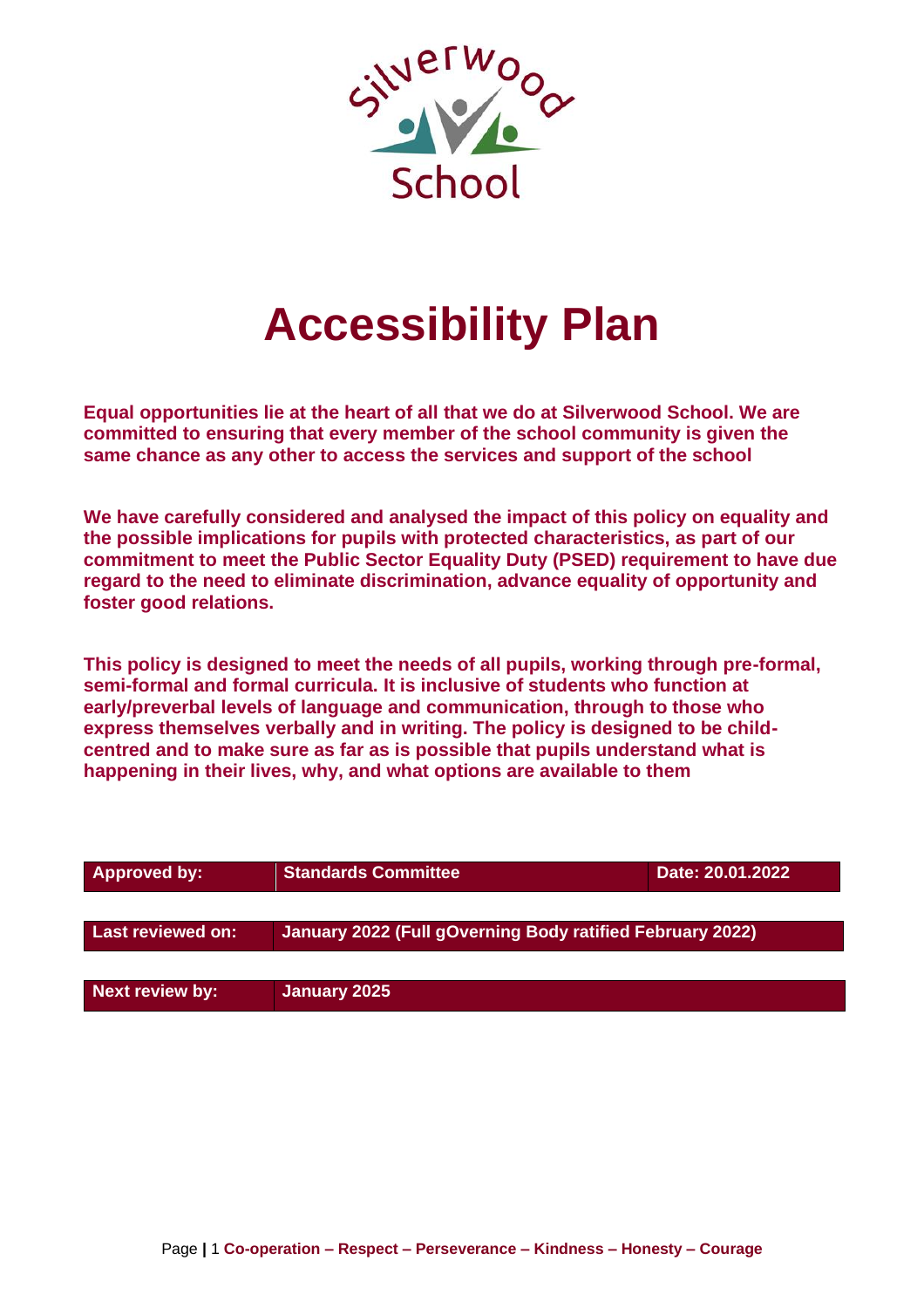## **Contents**

## <span id="page-1-0"></span>**1. Aims**

Schools are required under the Equality Act 2010 to have an accessibility plan. The purpose of the plan is to:

- $\sum$  Increase the extent to which disabled pupils can participate in the curriculum
- Improve the physical environment of the school to enable disabled pupils to take better advantage of education, benefits, facilities, and services provided
- Improve the availability of accessible information to disabled pupils

Our fundamental aim is that all our pupils reach their potential and have access to an inspiring and motivating curriculum. Silverwood is an inclusive community that focuses on the wellbeing and progress of every pupil. We value our pupils, staff, parents, and community. We value diversity and seek to give everyone in the school an equal opportunity to learn and progress, taking into account individual needs.

#### **Vision**

Building community, Inspiring Learning

#### **Values**

Co-operation, Respect, Perseverance, Kindness, Honesty and Courage

We are fully invested in the delivery of a system of excellence across the county and have an ambitious vision to create a truly integrated and inclusive system of outstanding education for all children and young people with special educational needs and disabilities (SEND) in Wiltshire.

The plan will be made available online on the school website, and paper copies are available upon request.

Our school is also committed to ensuring staff are trained in equality issues with reference to the Equality Act 2010, including understanding disability issues.

The school supports any available partnerships to develop and implement the plan.

We work closely with Local Authority, specialist providers and other SEND schools to further improve our accessibility strategies and procedures.

Our school's complaints procedure covers the accessibility plan. If you have any concerns relating to accessibility in school, the complaints procedure sets out the process for raising these concerns.

We will continue to include a range of stakeholders in the development of this accessibility plan, including pupils, staff, governors, and parents/carers.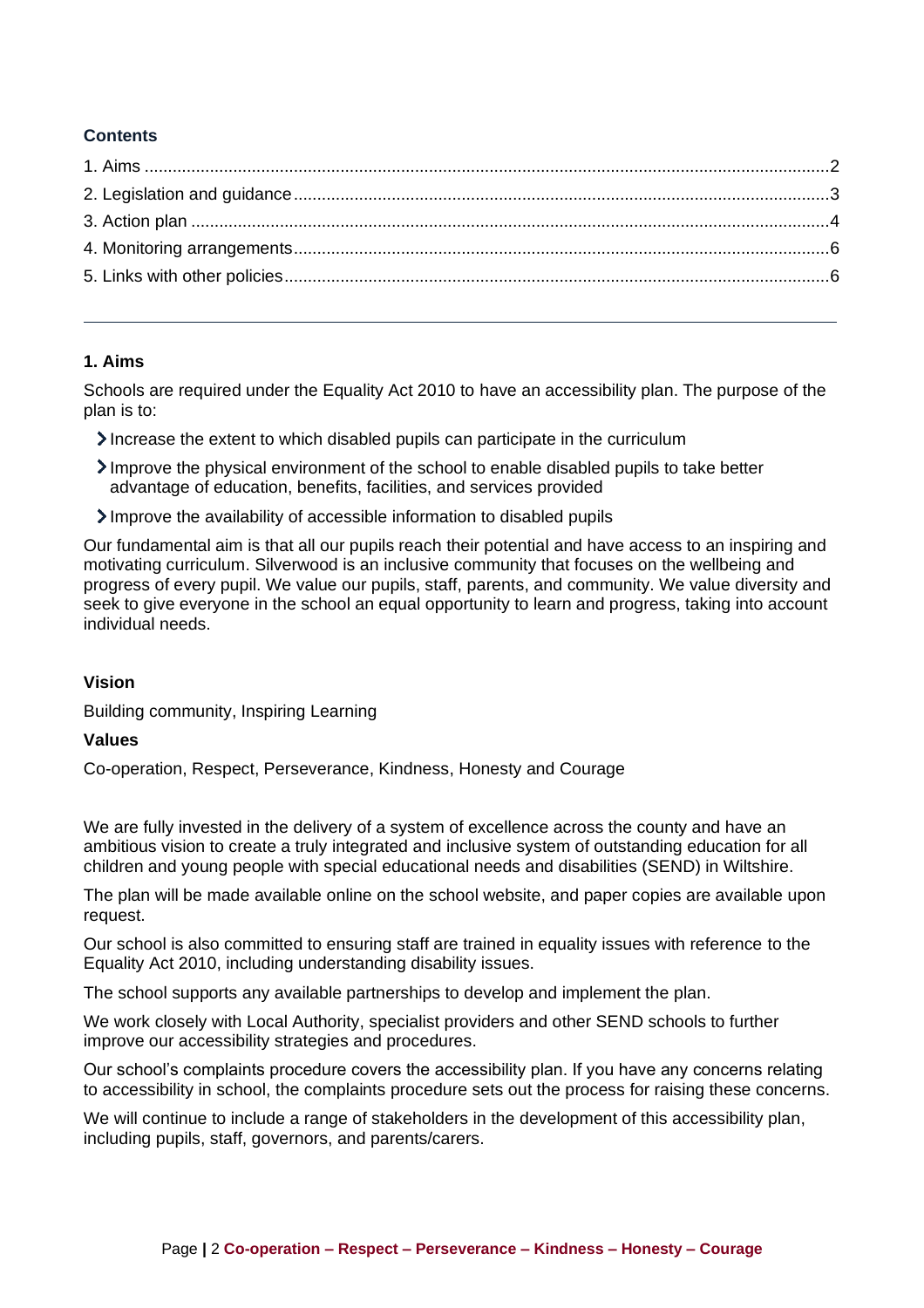## <span id="page-2-0"></span>**2. Legislation and guidance**

This document meets the requirements of [schedule 10 of the Equality Act 2010](http://www.legislation.gov.uk/ukpga/2010/15/schedule/10) and the Department for Education (DfE) [guidance for schools on the Equality Act 2010.](https://www.gov.uk/government/publications/equality-act-2010-advice-for-schools)

The Equality Act 2010 defines an individual as disabled if they have a physical or mental impairment that has a 'substantial' and 'long-term' adverse effect on their ability to undertake normal day to day activities.

Under the [Special Educational Needs and Disability \(SEND\) Code of Practice,](https://www.gov.uk/government/publications/send-code-of-practice-0-to-25) 'long-term' is defined as 'a year or more' and 'substantial' is defined as 'more than minor or trivial'. The definition includes sensory impairments such as those affecting sight or hearing, and long-term health conditions such as asthma, diabetes, epilepsy, and cancer.

Schools are required to make 'reasonable adjustments' for pupils with disabilities under the Equality Act 2010, to alleviate any substantial disadvantage that a disabled pupil faces in comparison with non-disabled pupils. This can include, for example, the provision of an auxiliary aid or adjustments to premises.

## <span id="page-2-1"></span>**3. Action plan**

This action plan sets out the aims of our accessibility plan in accordance with the Equality Act 2010.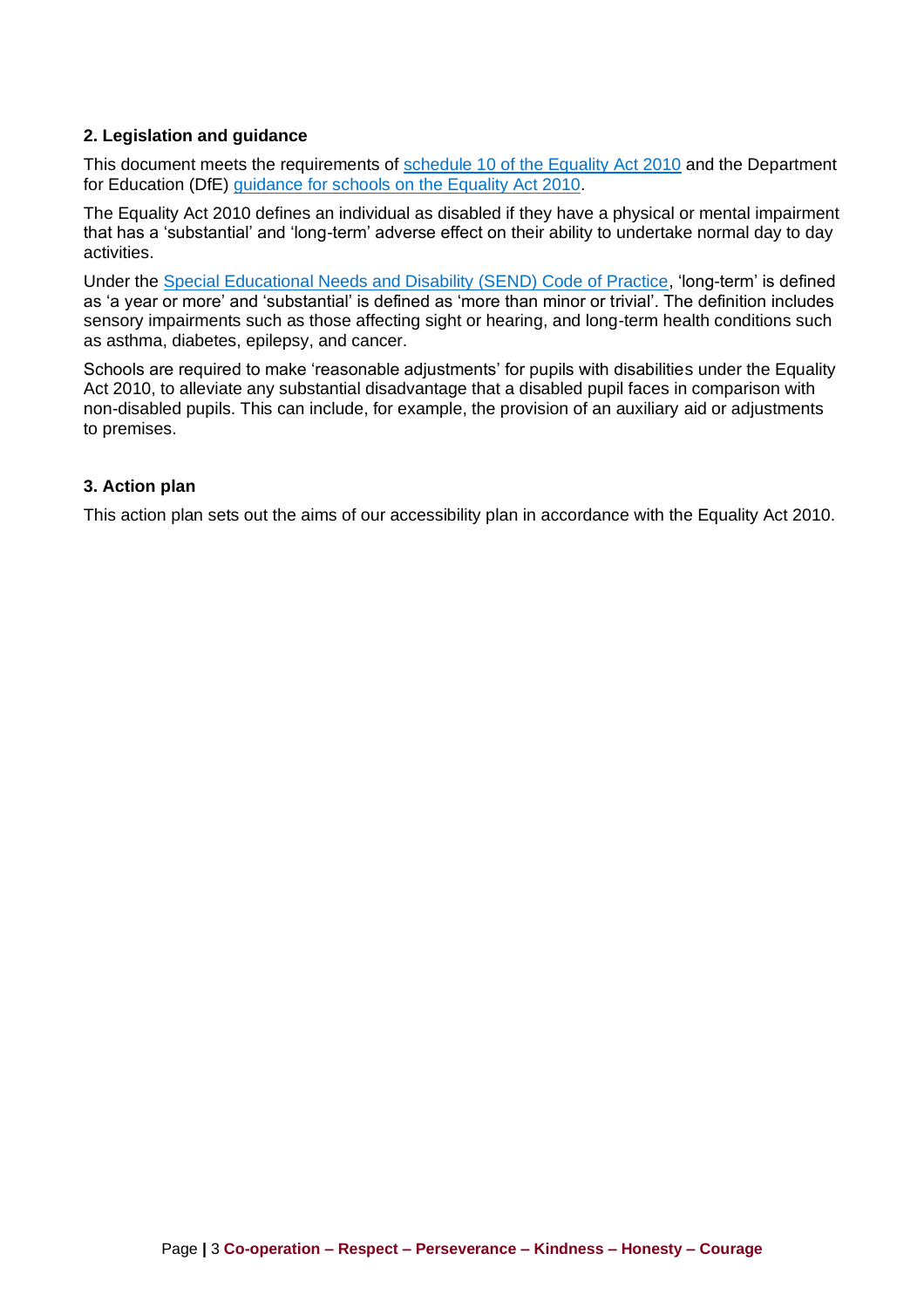| <b>AIM</b>                                                                       | <b>CURRENT GOOD PRACTICE</b>                                                                                                                                                                                                                                                                                                                                                                                                                                                                                                                                                                                                                                                                                                                                                                                                                          | <b>OBJECTIVES</b>                                                                                                                                                         | <b>ACTIONS TO BE</b><br><b>TAKEN</b>                                                                                                                                                                                                                                                                                                                               | <b>PERSON</b><br><b>RESPONSIBLE</b>                                                                                                                                                                            | <b>DATE TO</b><br><b>COMPLETE</b><br><b>ACTIONS BY</b> | <b>SUCCESS</b><br><b>CRITERIA</b>                                                      |
|----------------------------------------------------------------------------------|-------------------------------------------------------------------------------------------------------------------------------------------------------------------------------------------------------------------------------------------------------------------------------------------------------------------------------------------------------------------------------------------------------------------------------------------------------------------------------------------------------------------------------------------------------------------------------------------------------------------------------------------------------------------------------------------------------------------------------------------------------------------------------------------------------------------------------------------------------|---------------------------------------------------------------------------------------------------------------------------------------------------------------------------|--------------------------------------------------------------------------------------------------------------------------------------------------------------------------------------------------------------------------------------------------------------------------------------------------------------------------------------------------------------------|----------------------------------------------------------------------------------------------------------------------------------------------------------------------------------------------------------------|--------------------------------------------------------|----------------------------------------------------------------------------------------|
| Increase<br>access to<br>the<br>curriculum<br>for pupils<br>with a<br>disability | • Our school offers a<br>differentiated curriculum<br>for all pupils<br>• We use resources tailored<br>to the needs of pupils who<br>require support to access<br>the curriculum.<br>• We seek advice from<br>external agencies and act<br>upon this in order to<br>enable students to access<br>learning as successfully as<br>possible.<br>• Curriculum resources<br>include examples of<br>people with disabilities.<br>• Targets are set effectively<br>and are appropriate for<br>pupils with additional<br>needs.<br>• There is a robust annual<br>review process in the<br>school, where targets are<br>reviewed, progress<br>assessed and plans for<br>next steps created.<br>• The curriculum is reviewed<br>to ensure it meets the<br>needs of all pupils<br>• Expansion of the SENCO<br>Team to further support<br>pupils across all sites | • Ensure curriculum<br>intent is based on<br>equality of<br>opportunity for all<br>pupils across all<br>sites                                                             | • Highlight areas of<br>curriculum, discuss,<br>and review current<br>practice and<br>improvements<br>• There is currently a<br>re-write of the<br>curriculum to align<br>practice across the<br>school. The<br>curriculum is based<br>on meeting pupil<br>needs and ensuring<br>that they are given<br>opportunities that are<br>tailored to meet these<br>needs. | • Director of<br>Learning,<br>Heads of<br>Learning,<br>Curriculum<br>working<br>party.<br>• All staff are<br>also involved<br>in the re-<br>write of the<br>curriculum<br>with key<br>leaders<br>driving this. | End of<br>Academic<br>year                             | <b>EVIDENCE OF</b><br><b>DIFFERENTIATION</b>                                           |
|                                                                                  |                                                                                                                                                                                                                                                                                                                                                                                                                                                                                                                                                                                                                                                                                                                                                                                                                                                       | • Resourcing<br>strategies are<br>planned around<br>the needs of all<br>pupils<br>• Review and<br>actions are an<br>integral part of<br>school<br>improvement<br>strategy | • Identify resources<br>required and add<br>these to the budget                                                                                                                                                                                                                                                                                                    | • SBM/SENCO                                                                                                                                                                                                    |                                                        | <b>PUPIL NEEDS</b><br><b>CLEARLY MET</b><br><b>AND RESOURCED</b><br><b>EFFECTIVELY</b> |
|                                                                                  |                                                                                                                                                                                                                                                                                                                                                                                                                                                                                                                                                                                                                                                                                                                                                                                                                                                       | • Pupil needs are<br>established before<br>entry into the<br>school and<br>actions/resources<br>put in place before<br>the pupil starts                                   | • List of needs shared<br>with SENCO/SBM<br>and SLT<br>• Training for staff<br>takes into account<br>these needs.                                                                                                                                                                                                                                                  | • Transition<br>Lead                                                                                                                                                                                           |                                                        | PUPIL NEEDS MET<br>ON ARRIVAL AT<br><b>SCHOOL</b>                                      |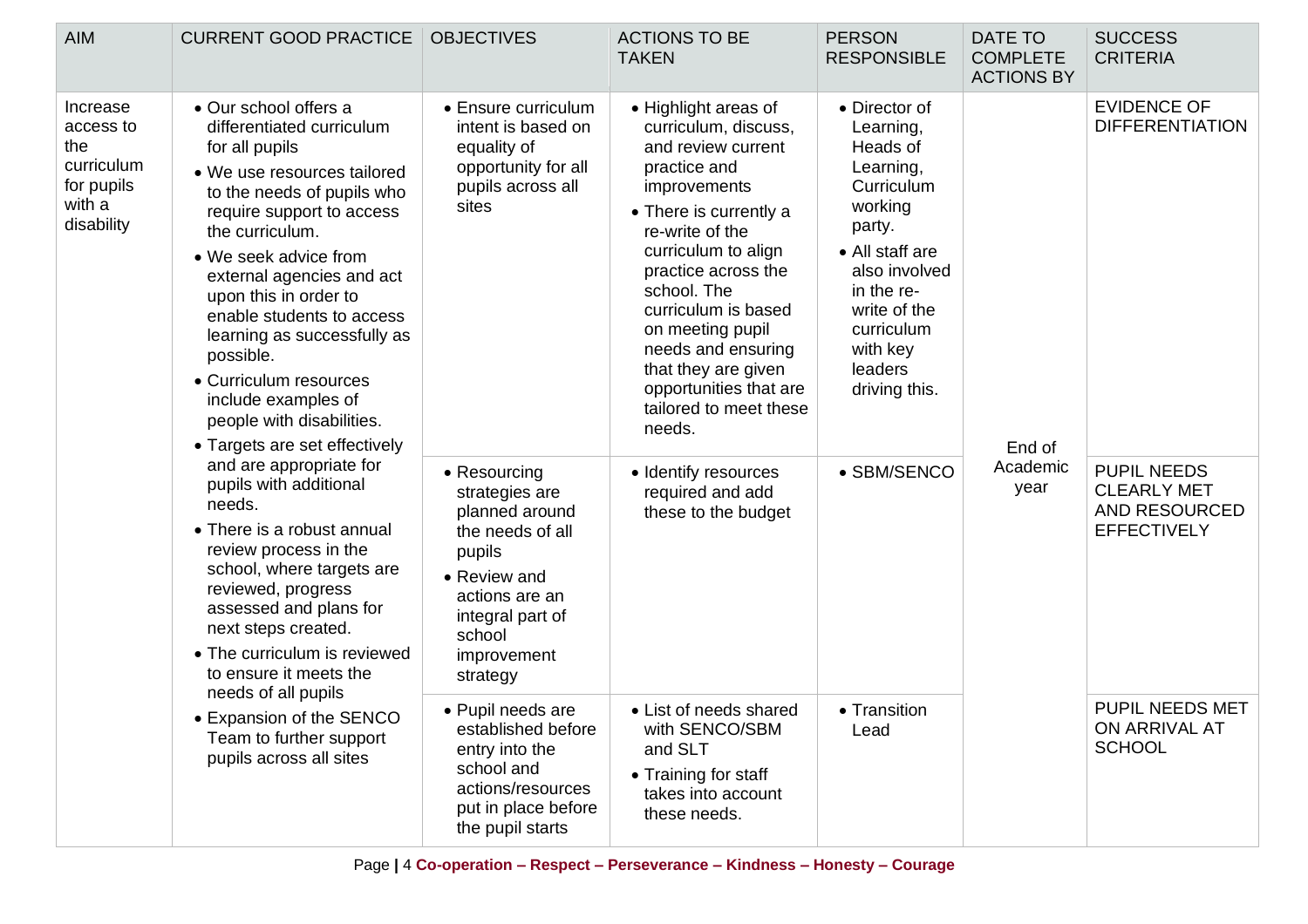| Improve and<br>maintain<br>access to<br>the physical<br>environment | The environment is adapted to<br>the needs of pupils as<br>required. This includes:<br>• Ramps<br>• Markings to aid those with<br>a visual impairment.<br>$\bullet$ Lifts<br>• Corridor width<br>• Disabled parking bays<br>• Disabled toilets and<br>changing facilities<br>• Adapted signage.<br>• Fonts are considered and<br>when recommended to<br>meet a visual impairment<br>need, pupils are provided<br>with adapted resources.<br>• High contrast between<br>flooring and chairs, edges<br>of stairs and entrances to<br>new classrooms.<br>• As the school grows and<br>develops, it is important<br>that the accessibility plan<br>is referred to and that all<br>new parts of the school<br>adhere to these principles. | All site infrastructure<br>is modified/adapted<br>where necessary to<br>meet the needs of the<br>pupils | • Review all sites and<br>compile an action<br>plan for additional or<br>remedial works<br>• Prioritise works and<br>plan into budget<br>• Carry out works<br>• Liaise with external<br>experts for advice<br>e.g., Visual<br>Impairment team,<br>Hearing Impairment<br>Team.<br>• Examine the signage<br>around the school<br>and consider the<br>function and<br>accessibility of this.<br>New Signage to<br>include braille. | $\bullet$ SBM | <b>Review By</b><br>Feb 2022<br><b>Action Plan</b><br>Completed<br>Mar 2022<br>Initial phase<br>of works to be<br>carried out<br>before end of<br><b>Jul 22</b> | <b>ALL CAMPUS'S</b><br><b>ARE MEETING</b><br><b>ACCESSIBILITY</b><br><b>CRITERIA</b> |
|---------------------------------------------------------------------|--------------------------------------------------------------------------------------------------------------------------------------------------------------------------------------------------------------------------------------------------------------------------------------------------------------------------------------------------------------------------------------------------------------------------------------------------------------------------------------------------------------------------------------------------------------------------------------------------------------------------------------------------------------------------------------------------------------------------------------|---------------------------------------------------------------------------------------------------------|---------------------------------------------------------------------------------------------------------------------------------------------------------------------------------------------------------------------------------------------------------------------------------------------------------------------------------------------------------------------------------------------------------------------------------|---------------|-----------------------------------------------------------------------------------------------------------------------------------------------------------------|--------------------------------------------------------------------------------------|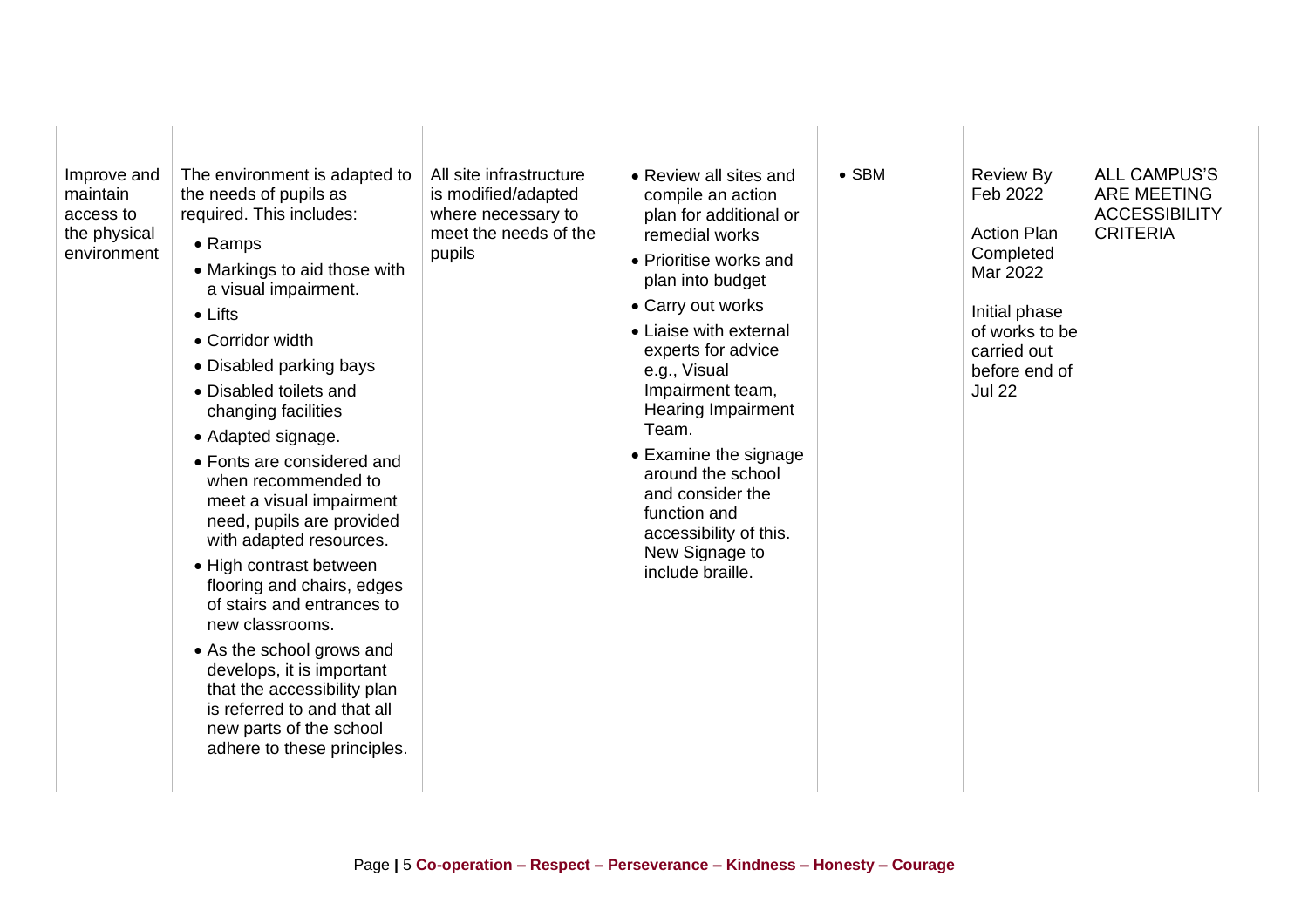| Improve the<br>delivery of<br>information<br>to pupils with<br>a disability | Our school uses a range of<br>communication methods to<br>ensure information is<br>accessible. This includes:<br>• Signage<br>• Induction loops<br>• Pictorial or symbolic<br>representations<br>• Makaton<br>• Specifically adapted IT<br>including AAC devices,<br>EyeGaze Technology and<br>IPAD's. | • Awareness of all<br>communication<br>needs across sites | • Review of different<br>systems in place<br>across sites with a<br>plan for<br>upgrading/extending<br>• Exploration of new<br>technologies to meet<br>complex needs.<br>• Update some of the<br>technology that is<br>currently out of date,<br>and unusable e.g.,<br>EyeGaze system on<br>the Chippenham<br>campus.<br>• Technology and<br>adaptations to<br>feature in the new<br>school building e.g.,<br>soundfield systems,<br>acoustically<br>enhanced work<br>rooms. | $\bullet$ SENCO | <b>MAR 22</b> | <b>SUITABLE AND</b><br><b>EFFECTIVE</b><br><b>COMMS FOR ALL</b><br><b>PUPILS</b> |
|-----------------------------------------------------------------------------|--------------------------------------------------------------------------------------------------------------------------------------------------------------------------------------------------------------------------------------------------------------------------------------------------------|-----------------------------------------------------------|------------------------------------------------------------------------------------------------------------------------------------------------------------------------------------------------------------------------------------------------------------------------------------------------------------------------------------------------------------------------------------------------------------------------------------------------------------------------------|-----------------|---------------|----------------------------------------------------------------------------------|
|-----------------------------------------------------------------------------|--------------------------------------------------------------------------------------------------------------------------------------------------------------------------------------------------------------------------------------------------------------------------------------------------------|-----------------------------------------------------------|------------------------------------------------------------------------------------------------------------------------------------------------------------------------------------------------------------------------------------------------------------------------------------------------------------------------------------------------------------------------------------------------------------------------------------------------------------------------------|-----------------|---------------|----------------------------------------------------------------------------------|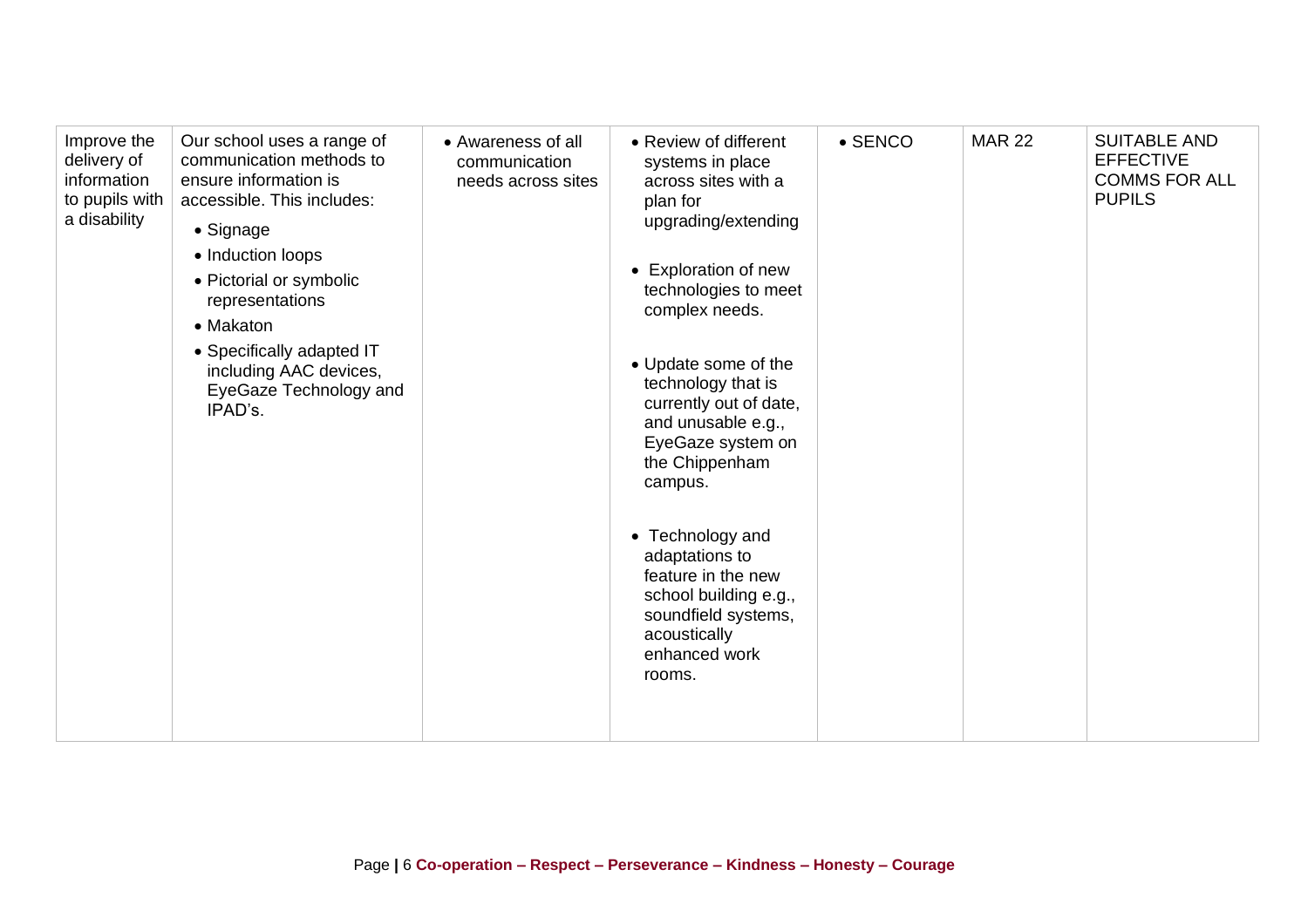Page **|** 7 **Co-operation – Respect – Perseverance – Kindness – Honesty – Courage**